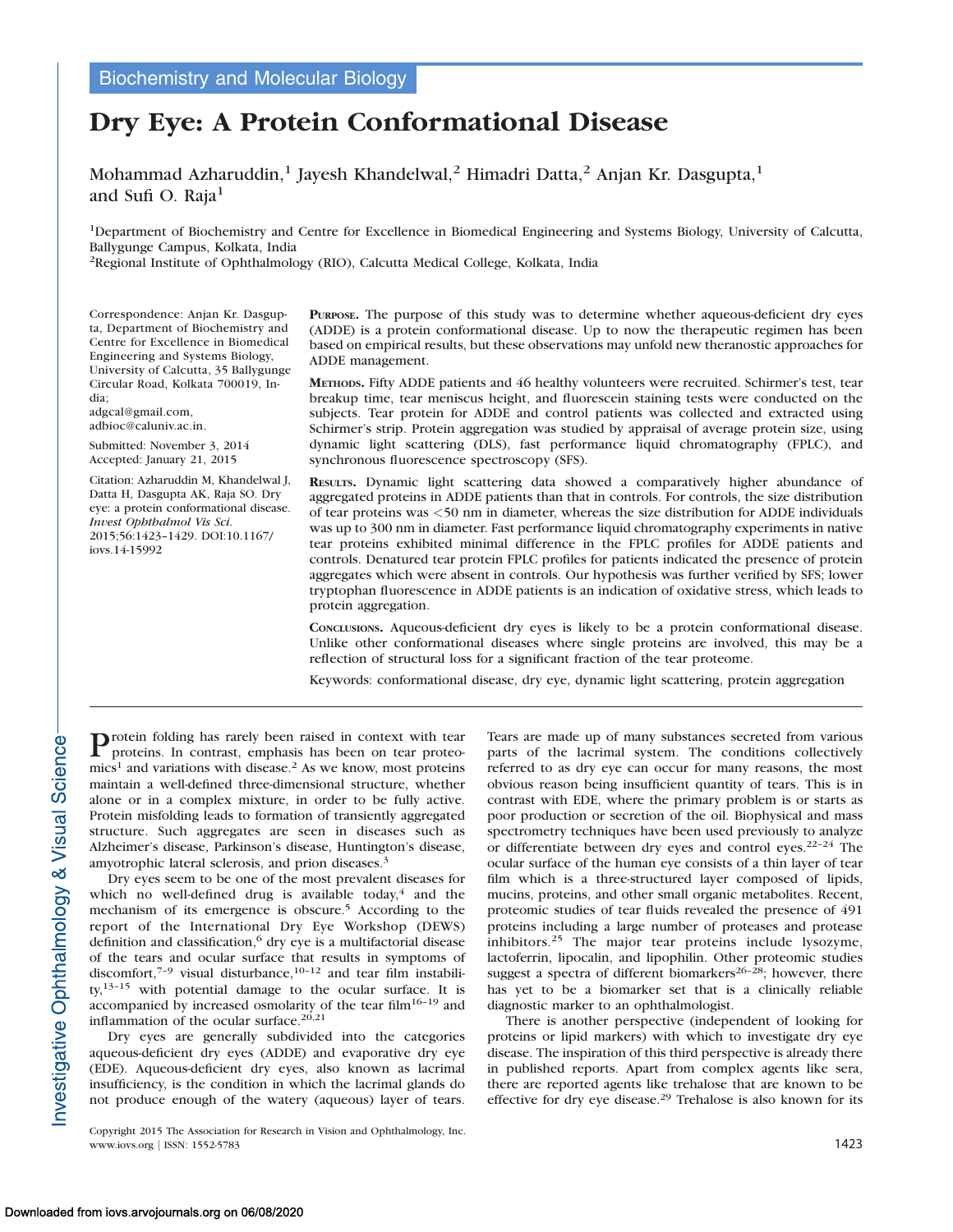TABLE 1. Criteria for Categorizing ADDE and Control Individuals Along With Tear Volume and Total Tear Protein Concentration

| Category                         | Criteria                                                                            |  |
|----------------------------------|-------------------------------------------------------------------------------------|--|
| Schirmer's test                  | $\leq$ 5 mm wetting over 5 min<br>$normal > 15$ mm wetting)                         |  |
| Tear breakup time                | $\leq 10$ s                                                                         |  |
| Tear meniscus height             | $< 0.2$ mm                                                                          |  |
| Fluorescein staining             | More than 3 of $15^{14}$                                                            |  |
| Tear volume                      | 13.78 $\pm$ 0.6 µL for control and<br>$2.09 \pm 0.09$ µL for ADDE<br>patients       |  |
| Total tear protein concentration | $0.69 \pm 0.03$ mg/mL for control<br>and $0.31 \pm 0.01$ mg/mL for<br>ADDE patients |  |

chaperone-like activity that disrupts protein aggregates.<sup>30</sup> The question we raised in this study was whether the robust systemic nature of dry eye disease was implied by such observations. Presence of aggregated proteins implies the role of protein misfolding. The obvious question is whether dry eye disease involves aberrations in protein conformations. So far, the approach has been concentrated on finding proteomics or lipid markers rather than the conformational perspective.

# **METHODS**

This study was approved by the institutional ethics committee prior to its commencement. The research adhered to the tenets of the Declaration of Helsinki. Informed consent was obtained from all subjects.

#### **Subjects**

nvestigative Ophthalmology & Visual Science

Fifty ADDE patients (23 male, 27 female; mean age:  $30 \pm 1.6$ years old) were recruited from the out-patient department. Forty-six (92 eyes) control subjects were recruited from among the hospital staff (21 male, 25 female; mean age:  $32 \pm 2.5$  years old). All other inclusion and exclusion criteria have been described in our earlier work.<sup>31</sup>

# Collection and Extraction of Tear Fluid From Schirmer's Strip

Sampling was done at a fixed time for ADDE patients and controls. Total time needed from collection to extraction was 20 minutes. Collection and extraction were performed in adjacent laboratories. The Schirmer's strips were placed in an Eppendorf tube and transferred on ice in order to prevent warming of the samples. Similarly, during extraction, all the steps were carried out on ice and were then centrifuged at  $4^{\circ}$ C. Following the sampling procedure, the wet portion of the strip was immediately transferred to a 0.5-mL Eppendorf tube punctured at the bottom, with addition of 100 µL extraction buffer (50 mM  $NH_4HCO_3$ ) on top of the Schirmer's strip. The tube was then placed in a large, 1.5-mL tube and centrifuged at 15,871g for 5 minutes. The centrifugal force pulls the tear fluid out of the Schirmer's strip, which was collected in the outer 1.5-mL tube.<sup>32</sup> The tear fluid extract was then stored at  $-80^{\circ}$ C for further analysis.

# Standard Curve of Schirmer's Strip Reading to Solution Volume Added

The experiment was carried out to obtain the relationship between the Schirmer's strip score (in millimeters) and the volume of ammonium bicarbonate solution (in microliters) adsorbed onto the strip over a period of 1 minute. The standard curve was further used to calculate the volume of tears adsorbed onto the strip during the collection process.<sup>33</sup>

#### Total Protein Estimation by Bradford Reagent

Absorption was measured (Evolution 300 UV-VIS; Thermo Fisher Scientific, Waltham, MA, USA) using Bradford reagent (protein kit assay; Bio-Rad Laboratories, Hercules, CA, USA) at 595 nm. Protein concentration was normalized to 0.1 mg/mL for both groups for all assays.

## Size Measurement of Tear Fluid by Dynamic Light Scattering (DLS)

A 400-µL sample was used for DLS measurement (Zetasizer Nano Series; Malvern Instruments, Malvern, UK) at 4°C.

#### Synchronous Fluorescence Spectroscopy of Tear Fluid

Pooled tear proteins from 50 ADDE patients and 46 controls were subjected to polarized synchronous fluorescence spectroscopic measurement. This study was performed using a standard fluorimeter (Quantamaster 40 unit; PTI, Edison, NJ, USA). The offset value  $(\Delta \lambda)$  was 80 nm. The excitation and emission slit widths were 8 nm, and polarizers (Glan Thompson polarizers; Edmund Optics, Barrington, NJ, USA), both excitation and emission, were fixed at  $0^\circ$ . The excitation wavelength was 280 nm.

## ANS Binding Study

An assay using 30-µM 8-anilino naphthalene sulfonic acid (ANS) was used. The proteins were incubated with ANS for 30 minutes at room temperature, and then fluorescence was measured. The excitation wavelength was 420 nm.

# Fast Performance Liquid Chromatography Fractionation of tear fluid

Fractionation of pooled tear proteins was done by size exclusion liquid chromatography (Akta purifier fast performance liquid chromatography [FPLC]; GMI, Ramsey, MN, USA) using a Superose 6 column with a bed volume of 24 mL (GE Healthcare, Piscataway, NJ, USA). The column was equilibrated with 0.05 M ammonium bicarbonate, 0.1 M NaCl (Sisco Research Laboratories, Mumbai, India). A 0.5-mL sample of tears with total normalized protein concentration was loaded for each run at a flow rate of 0.5 mL/min. Protein peak fractions were monitored at 280 nm. Tear proteins were denatured with SDS-PAGE sample buffer containing 0.06 M Tris-HCl, pH 6.8, 5% glycerol, 2% SDS, 4%  $\beta$ -mercaptoethanol, without Bromophenol blue. A sample containing tear proteins along with the sample buffer was heated at  $95^{\circ}$ C for 10 min and then loaded onto an FPLC column.

## **RESULTS**

Table 1 shows the criteria for categorizing ADDE patients and controls and along with them the amount of tear volume and total tear protein concentration present. Figure 1 shows a standard curve between volume added to the Schirmer's strip relative to Schirmer's score; from these data, the volumes of tear fluid present in controls and ADDE patients were calculated as shown in Table 1.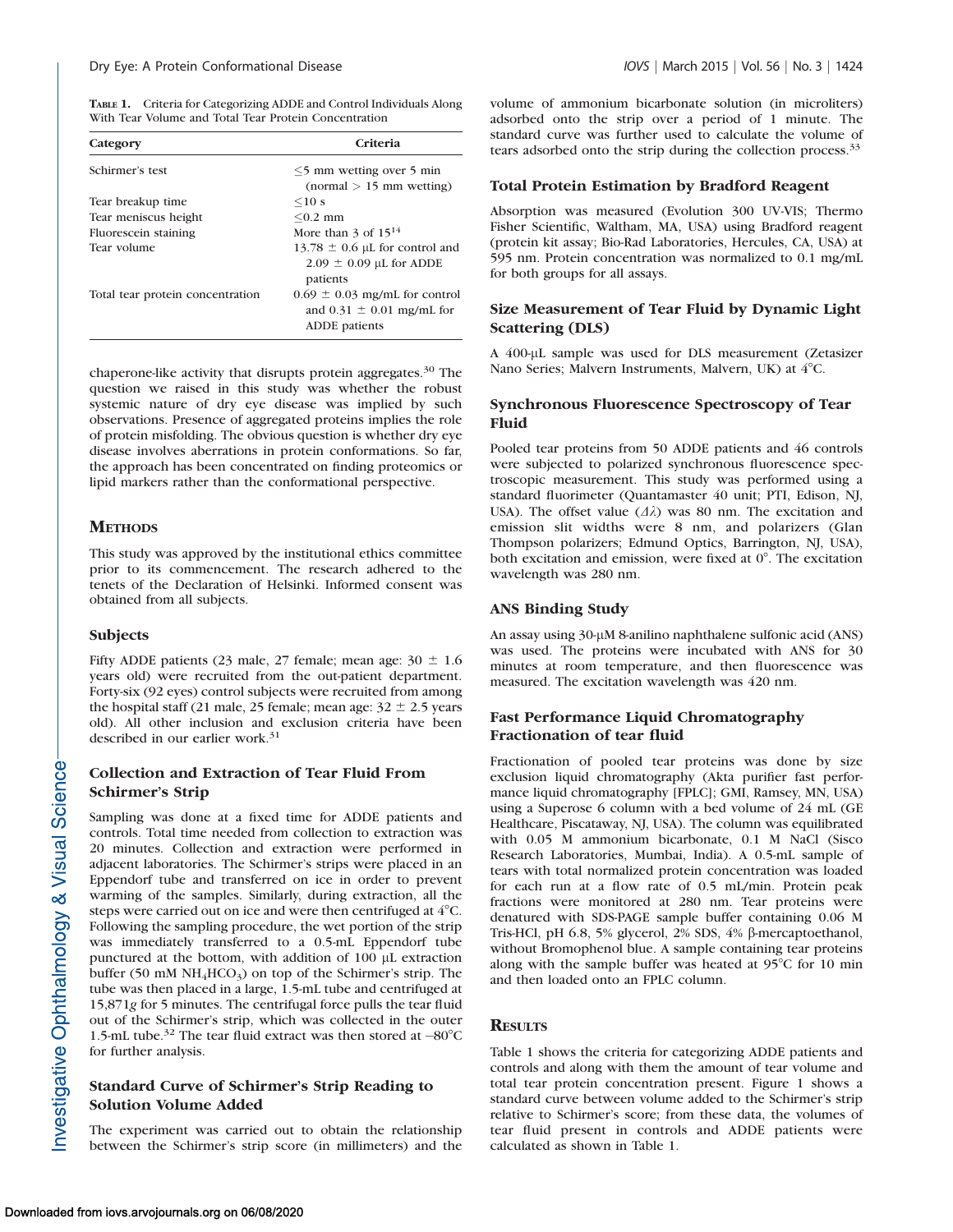

FIGURE 1. Standard curve between volumes added to the strip against Schirmer's score.

Figures 2A and 2B show size distribution of tear proteins in which the ordinate represents frequency (in percentage) at various size limits. The control (Fig. 2A) shows a size range (<70 nm), whereas for ADDE patients (Fig. 2B), the overall size distribution is wide and extends to as high as 300 nm. Dynamic light scattering data suggest the presence of large protein aggregates for ADDE patients in contrast with that for controls. The presence of aggregates suggests interplay of incorrect folding, and such misfolding is known to result in protein aggregation.<sup>34</sup>



FIGURE 2. (A) Dynamic light scattering data representing the size of tear proteins for normal control. (B) Dynamic light scattering data representing the size of tear proteins for ADDE patients.



FIGURE 3. Correlation coefficient graph for pooled tear proteins of control (dark line) and ADDE (light line).

Dynamic light scattering data were analyzed on the basis of autocorrelation function.<sup>35</sup> The slope of the semilog plot of the autocorrelation function plotted against time provides the hydrodynamic diameter; the intercept is a measure of the scatterer density. Figure 3 shows the representative autocorrelation functions of control and ADDE subjects. We found that the ADDE profile (Fig. 3, gray line) has a lower light scatter density than that of controls (Fig. 3, dark line). This is consistent with the presence of aggregation (assuming protein concentration is taken identically in the two cases) because aggregation would lead to a reduction of scatter number. The stiffness of the slope of the autocorrelation is inversely proportional to the diffusion coefficient (Fig. 3, slope of the linear portion of the semilog plot). The lower value of the slope in ADDE implies higher diffusion coefficient of the ADDE proteins, which again, implies the presence of aggregated proteins.

To examine functional difference between control and ADDE, we opted for synchronous fluorescence spectroscopy (SFS), which we have recently shown to be useful<sup>36</sup> for analyzing the oxidative status of a complex protein mixture (e.g., serum). Figure 4A shows that the fluorescence intensity of free tryptophan is lower in ADDE patients (Fig. 4A, light lines) than in controls (Fig. 4A, dark line). A higher rate of tryptophan catabolism is an indicator of oxidative stress.<sup>36</sup> Hence, in ADDE patients, the observed lower value of free tryptophan fluorescence may be due to higher oxidative stress, which results in protein aggregation. We did not obtain significant changes in kynurenine but did find a lowering of tryptophan fluorescence. This essentially ruled out existence of oxidative stress. The lowering of tryptophan fluorescence can be explained in terms of lesser accessibility of tryptophancontaining residues as a result of the presence of aggregated structures. Figure 4B, on the other hand, shows enhancement of ANS fluorescence, which implies higher availability of hydrophobic sites. Such hydrophobicity enhancements may be again a signature of presence of unfolded protein whose hydrophobic collapse (seen for native structure) is absent.

The results discussed earlier point out that tear proteins of ADDE patients exhibit a tendency to form large-molecularweight aggregates; this hypothesis was further verified by FPLC results.

Figures 5A and 5B show FPLC profiles of tear proteins in control and ADDE patients. The volume of the injected sample as well the concentration was normalized before the run. It can be seen from the figure that there are negligible differences in FPLC profiles for ADDE and controls, except that there is a decrease in the concentration of lower-molecular-weight protein in ADDE patients. Figure 5B shows the results obtained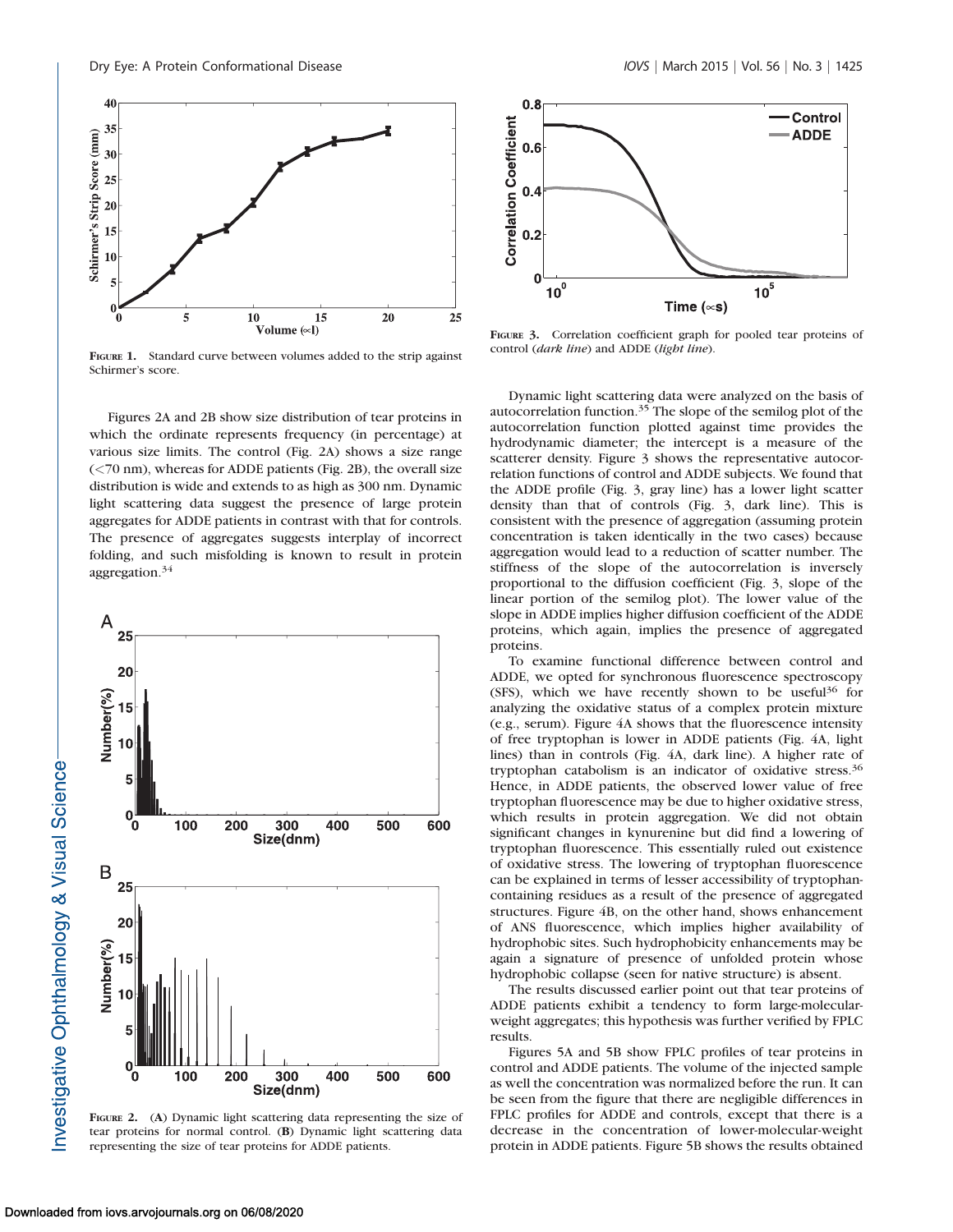

FIGURE 4. (A) Synchronous fluorescence scan with an offset value ( $\Delta\lambda$ )  $= 80$  nm). There is the presence of free tryptophan in the case of control (dark line), which is absent in ADDE patients (light line), indicative of oxidative damage. The excitation wavelength was 280 nm. (B) ANS binding for control and ADDE. Excitation wavelength was 420 nm.

after pooled tear proteins for ADDE patients was injected into FPLC for fractionation before and after denaturation. The figure indicates that in patient samples there was an increase in the concentration of low-molecular-weight protein as monitored at 280 nm. This increase in the concentration could be due to the fact that prior to denaturation of proteins, large-molecularweight-aggregate proteins, as measured by DLS (Fig. 1B), were not able to enter the FPLC column. When tear proteins were denatured, large protein aggregates are fragmented into smaller molecules and, hence, an increase in their concentration compared to that in controls (range, 70–14 kDa, left to right, which corresponds to the 20- to 25-mL range of the FPLC).

Similarly, Figure 5A show native and denatured tear protein FPLC profiles for controls. The results once again validate our hypothesis that ADDE is a protein conformational disease.

Table 2 shows molecular weight range for different fractions of native tear proteins for controls and ADDE patients (Table 2, entries may represent the proteins lysozyme [16.6 kDa], lactoferrin [78 kDa], lipocalin-1 [19 kDa], and lacritin [23 kDa]; such proteins are abundant in tear fluid). Notably, the last entry, lacritin, is absent in the ADDE samples, and this protein is known to form cross-linked structures in ADDE that would prevent its column entry.37

#### **DISCUSSION**

Tear proteins provide valuable sources of information regarding not only the general health status of the eye but also many other physiological diseases like diabetes and breast cancer, to name a few.38–41 Tears were collected with Schirmer's strips as opposed to the capillary tube method. It has been reported that total tear protein concentration obtained by Schirmer's strip is much higher than that with the capillary method.<sup>42</sup> In practical experience, sampling by strip was rapid, reliable, and without any risk to the subjects. On the other hand, the capillary tube method requires a greater precision and skill. Also, the strip can be used for diagnosis of dry eye. The patients also feel relatively comfortable with Schirmer's strip rather than the capillary method. Proteins retained on the strip after the extraction process are in negligible concentrations, or there might be no proteins present. We did a simple test to determine the presence of proteins on the strip after the extraction process. We immersed the strip in protein estimation reagent (Bio-Rad Laboratories) and found that the strip color remained identical for three sets (blank, control, and ADDE), indicating the fact that there were insufficient quantities of proteins on the strip [\(Supplementary Fig. S1](http://www.iovs.org/content/56/3/1423/suppl/DC1)).

The subjects were chosen primarily by excluding the older age group to avoid interference from age-related complications that might be unrelated to the disease.

Analysis of tear proteins using biophysical, mass proteomics approaches have been reported by many researchers in order to differentiate various pathological conditions of the eye.<sup>22,23</sup> Appropriate treatment of the disease is an area which is debatable. Some researchers have reported that iodide iontophoresis is good as a treatment for this disease  $43$  because of the oxidative damage to the anterior portion of the eye. Recently, with the emergence of mass spectrometry techniques, we are gaining in depth insight into tear fluid.<sup>44</sup> In this study, we applied different biophysical techniques such DLS, SFS, and FPLC to emphasize the fact that ADDE disease falls under protein conformational problem, which has not been reported previously.

The idea that ADDE could be a protein folding disease originates from the fact that in this disease, patients suffer from oxidative stress and inflammation, as established earlier.<sup>45,46</sup> Oxidative stress occurs as a result of an imbalance between the production of harmful reactive oxygen species and the human body's defense mechanisms required to eliminate the stress. Particularly in humans, oxidative damage plays a pivotal role in progression and development of various protein conformational diseases such as Alzheimer's and Parkinson's disease and other neurodegenerative disorders.<sup>47-49</sup> There have been reports of decreased antioxidant enzymes in dry eye disease.<sup>50</sup>

In our study, we focused on protein aggregation (Figs. 2A, 2B), for which we have shown the DLS data from tear proteins for control and ADDE patients. It can be seen that tear proteins of ADDE patients consist of large-molecular-weight proteins or protein aggregates, which are absent in control individuals (Fig. 2). The presence of protein aggregates was confirmed by correlation coefficient results, which further proved our hypothesis. As shown in Figure 3, the correlation function value of control individuals was higher than in ADDE patients. In other ways, it implies that in case of aggregated protein solution, the correlation coefficient value will persist for a longer time indicating aggregation of proteins, on the other hand correlation function value will correlate more rapidly for protein solution without the presence of any aggregated protein structures.

An alternative way of examining protein aggregation is oxidative damage, which plays a significant role in many protein conformational diseases.51,52 The change in trypto-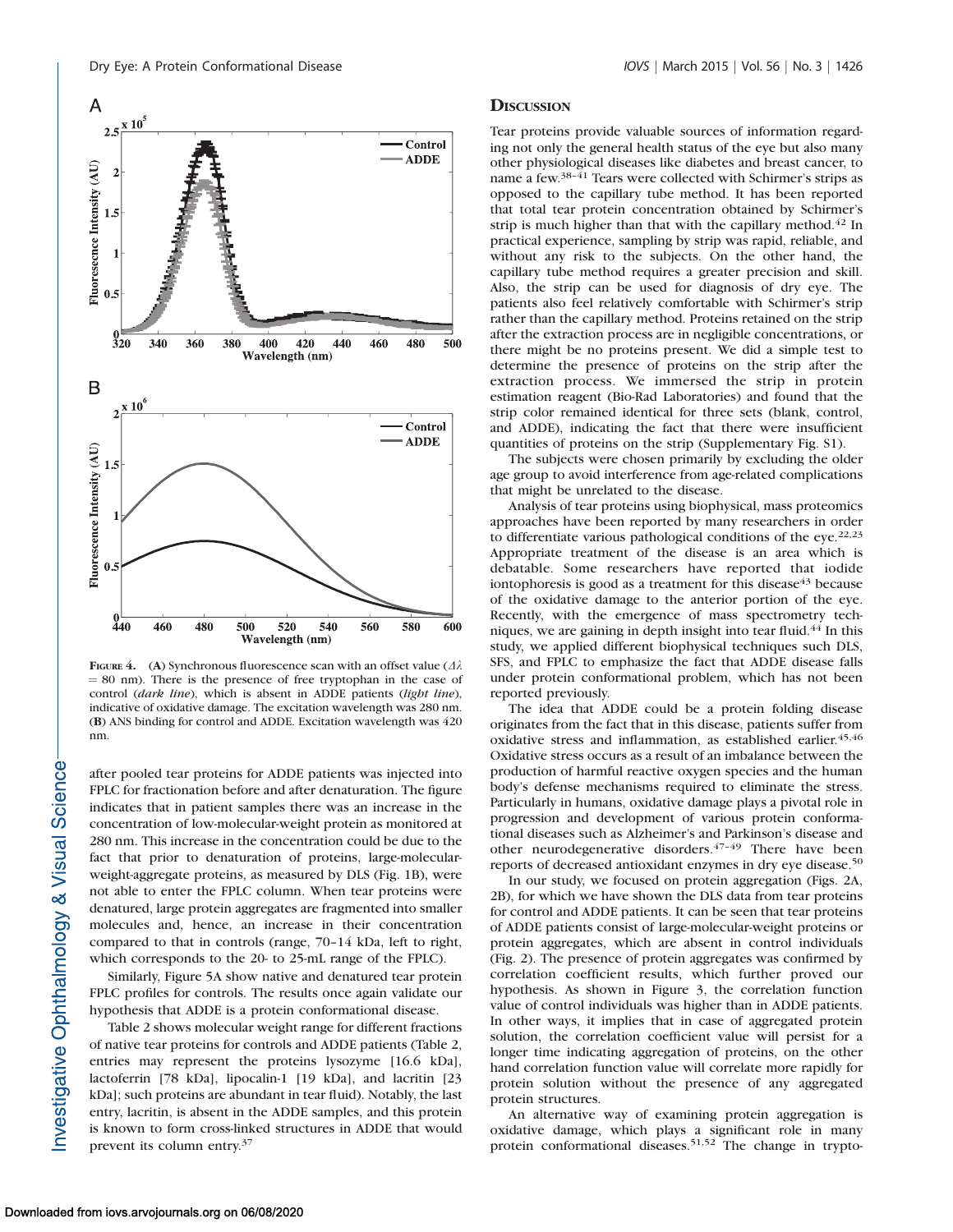

FIGURE 5. (A, B) Fast performance liquid chromatography profile for control and ADDE tear proteins before and after denaturation, respectively.

phan fluorescence intensity (Fig. 4) is indicative of oxidative damage, as reported previously.53 Synchronous fluorescence spectroscopy has been used previously to differentiate between cataractous and noncataractous lenses.<sup>54</sup> There is evidence that oxidative stress leads to aggregation of proteins,51,52 which may also be applicable in our case.

We also conducted size exclusion FPLC experiments to validate our results. Data shown in Figure 5 indicate that protein aggregation is one of the factors that determines the disease state. Figures 5A and 5B show fractionation of tear proteins for control and ADDE individuals before and after protein denaturation. It follows that FPLC profiles for both the groups are similar apart from the fact that ADDE subjects exhibit lower concentration of low molecular weight protein compared to control. When we denatured the tear proteins and then injected them, we found completely different results, as shown in Figure 5, that upon denaturation of proteins, there is an increase in the concentration of low-molecular-weight proteins for ADDE individuals in contrast to that for controls, although in control subjects there is also an increment but it is

TABLE 2. Occurrence of Different Proteins in ADDE and Control

| Molecular Weight,<br>Mean $\pm$ SD, kDa | Control,<br>$\frac{0}{0}$ | ADDE,<br>$\frac{0}{0}$ |
|-----------------------------------------|---------------------------|------------------------|
|                                         |                           |                        |
| $3777 \pm 1200$                         |                           | 4.56                   |
| $1819 \pm 570$                          | 10.6                      |                        |
| $589 \pm 180$                           |                           | 9.39                   |
| $255 \pm 78$                            | 5.53                      |                        |
| $133 \pm 42$                            | 4.8                       | 8.08                   |
| $58.6 \pm 18$                           | 8.65                      | 3.19                   |
| $30 \pm 9$                              | 21.46                     |                        |
| $21 \pm 6.3$                            | 9.69                      | 9.76                   |
| $17 \pm 5.1$                            |                           | 6.99                   |
| $13 \pm 3.9$                            |                           | 10.18                  |
| $10 \pm 3$                              | 4.81                      | 15.82                  |
| $6 \pm 1.8$                             |                           | 11.97                  |

much lower than that in ADDE patients. These results indicate that in its native state, large fractions of ADDE tear proteins were unable to enter the FPLC column because of the formation of protein aggregates, whereas due to protein denaturation aggregated proteins (in case of ADDE) were fragmented into smaller sizes. These fragmented, smaller molecules were then able to enter the size exclusion column, showing an increase in the absorbance value measured at 280 nm.

Table 2 shows that certain proteins in the molecular weight range of 12 to 13 kDa may be more abundant in dry eye. As indicated previously,  $37$  this may imply involvement of lacritin, which may be present in different multimeric states in dry eye patients and may contribute to the overall abundance of extended structure.

The simultaneous lowering of tryptophan fluorescence in SFS studies (Fig. 4A) and enhancement of ANS fluorescence (Fig. 4B) implies that tryptophan-containing residues may be buried, but the hydrophobic sites may be exposed.

To summarize, we may say that the dry eye may involve higher abundance of extended structure. This abundance can be mechanistically linked to the absence of chaperon-like entities that may be either proteins or even lipids binding to proteins, altering multimeric proteins. The objective of proteomics or lipidomics research in dry eye disease, therefore, must focus on the folding aspects rather than on only searching for specific biomarkers. The approach may also be helpful for discovering new therapeutic regimes for the dry eye disease, the preliminary indications being already present in literature (e.g., effectiveness of trehalose-a protein dispersing sugar in treatment of dry eye).

#### Acknowledgments

Supported by UGC-Research Fellowships in Science for meritorious students under SAP supported departments (no. F.4-1/ 2006[BSR]/5-19/2007[BSR] May 17, 2013; 2013–2014).

Disclosure: M. Azharuddin, None; J. Khandelwal, None; H. Datta, None; A.K. Dasgupta, None; S.O. Raja, None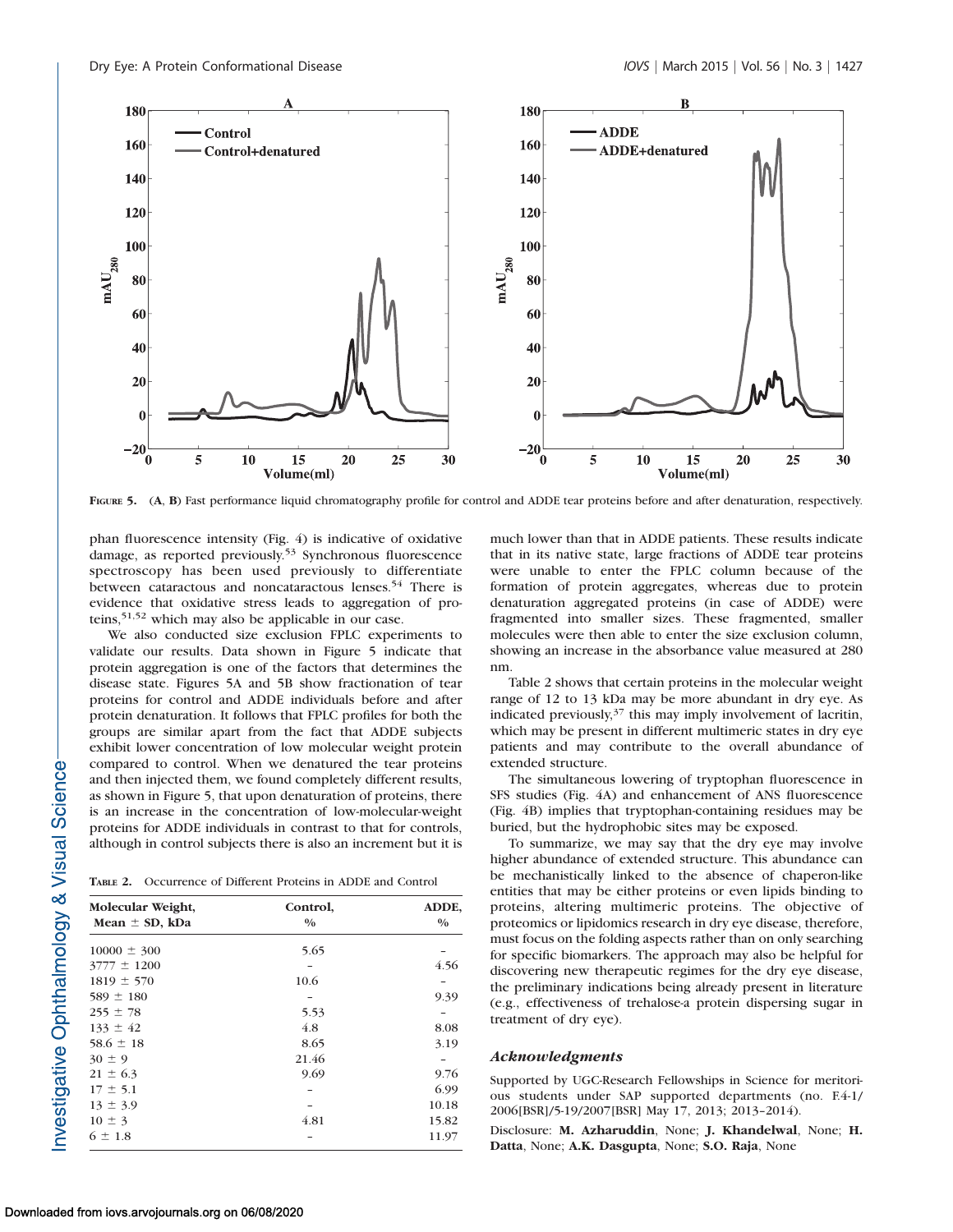#### References

- 1. Pannebaker C, Chandler HL, Nichols JJ. Tear proteomics in keratoconus. Mol Vis. 2010;16:1949–1957.
- 2. Wu K, Zhang Y. Clinical application of tear proteomics: present and future prospects. Proteomics Clin Appl. 2007;1: 972–982.
- 3. Ross CA, Poirier MA. Protein aggregation and neurodegenerative disease. Nat Med. 2004;10(suppl):S10–S17.
- 4. Tsubota K, Goto E, Fujita H, et al. Treatment of dry eye by autologous serum application in Sjögren's syndrome. Br J Ophthalmol. 1999;83:390–395.
- 5. Pflugfelder SC, Solomon A, Stern ME. The diagnosis and management of dry eye: a twenty-five–year review. Cornea. 2000;19:644–649.
- 6. Lemp MA, Foulks GN. The definition and classification of dry eye disease. Ocul Surf. 2007;5:75–92.
- 7. Begley CG, Chalmers RL, Abetz L, et al. The relationship between habitual patient-reported symptoms and clinical signs among patients with dry eye of varying severity. Invest Ophthalmol Vis Sci. 2003;44:4753–4761.
- 8. Adatia FA, Michaeli-Cohen A, Naor J, Caffery B, Bookman A, Slomovic A. Correlation between corneal sensitivity, subjective dry eye symptoms and corneal staining in Sjogren's syndrome. Can J Ophthalmol. 2004;39:767–771.
- 9. Vitale S, Goodman LA, Reed GF, Smith JA. Comparison of the NEI-VFQ and OSDI questionnaires in patients with Sjögren's syndrome-related dry eye. Health Qual Life Outcomes. 2004; 2:44.
- 10. Rieger G. The importance of the precorneal tear film for the quality of optical imaging. Br J Ophthalmol. 1992;76:157–158.
- 11. Liu Z, Pflugfelder SC. Corneal surface regularity and the effect of artificial tears in aqueous tear deficiency. Ophthalmology. 1999;106:939–943.
- 12. Goto E, Yagi Y, Matsumoto Y, Tsubota K. Impaired functional visual acuity of dry eye patients. Am J Ophthalmol. 2002;133: 181–186.
- 13. Holly FJ. Formation and rupture of the tear film. Exp Eye Res. 1973;15:515–525.
- 14. Bron AJ. Diagnosis of dry eye. Surv Ophthalmol. 2001;45: S221–S226.
- 15. Goto T, Zheng X, Klyce SD, et al. A new method for tear film stability analysis using videokeratography. Am J Ophthalmol. 2003;135:607–612.
- 16. Farris RL, Stuchell RN, Mandel I. Tear osmolarity variation in the dry eye. Trans Am Ophthalmol Soc. 1986;84:250–268.
- 17. Gilbard JP. Human tear film electrolyte concentrations in health and dry-eye disease. Int Ophthalmol Clin. 1994;34:27– 36.
- 18. Murube J. Tear osmolarity. Ocul Surf. 2006;4:62–73.
- 19. Tomlinson A, Khanal S, Ramaesh K, Diaper C, McFadyen A. Tear film osmolarity: determination of a referent for dry eye diagnosis. Invest Ophthalmol Vis Sci. 2006;47:4309–4315.
- 20. Pflugfelder SC, Jones D, Ji Z, Afonso A, Monroy D. Altered cytokine balance in the tear fluid and conjunctiva of patients with Sjögren's syndrome keratoconjunctivitis sicca. Curr Eye Res. 1999;19:201–211.
- 21. Tsubota K, Fujihara T, Saito K, Takeuchi T. Conjunctival epithelium expression of HLA-DR in dry eye patients. Ophthalmologica. 1998;213:16–19.
- 22. Versura P, Nanni P, Bavelloni A, et al. Tear proteomics in evaporative dry eye disease. Eye. 2010;24:1396–1402.
- 23. Aluru SV, Agarwal S, Srinivasan B, et al. Lacrimal proline rich 4 (LPRR4) protein in the tear fluid is a potential biomarker of dry eye syndrome. PLoS One. 2012;7:e51979.
- 24. Mengher L, Pandher K, Bron A, Davey C. Effect of sodium hyaluronate (0.1%) on break-up time (NIBUT) in patients with dry eyes. Br J Ophthalmol. 1986;70:442–447.
- 25. de Souza GA, de Godoy LM, Mann M. Identification of 491 proteins in the tear fluid proteome reveals a large number of proteases and protease inhibitors. Genome Biol. 2006;7: R72.
- 26. Tomosugi N, Kitagawa K, Takahashi N, Sugai S, Ishikawa I. Diagnostic potential of tear proteomic patterns in Sjögren's syndrome. J Proteome Res. 2005;4:820–825.
- 27. Nichols JJ, Green-Church KB. Mass spectrometry-based proteomic analyses in contact lens-related dry eye. Cornea. 2009;28:1109–1117.
- 28. Dohlman CH, inventor; Massachusetts Eye & Ear Infirmary, assignee. Dry eye treatment. US Patent 7,186,233. March 6, 2007.
- 29. Matsuo T, Tsuchida Y, Morimoto N. Trehalose eye drops in the treatment of dry eye syndrome. Ophthalmology. 2002;109: 2024–2029.
- 30. Crowe JH. Trehalose as a ''chemical chaperone.'' Molecular Aspects of the Stress Response: Chaperones, Membranes and Networks. New York: Springer; 2007; 594:143–158.
- 31. Azharuddin M, Bera SK, Datta H, Dasgupta AK. Thermal fluctuation based study of aqueous deficient dry eyes by noninvasive thermal imaging. Exp Eye Res. 2014;120:97–102.
- 32. Posa A, Bräuer L, Schicht M, Garreis F, Beileke S, Paulsen F. Schirmer strip vs. capillary tube method: non-invasive methods of obtaining proteins from tear fluid. Ann Anat. 2013;195:137–142.
- 33. VanDerMeid KR, Su SP, Krenzer KL, Ward KW, Zhang JZ. A method to extract cytokines and matrix metalloproteinases from Schirmer strips and analyze using Luminex. Mol Vis. 2011;17:1056–1063.
- 34. Chiti F, Dobson CM. Protein misfolding, functional amyloid, and human disease. Annu Rev Biochem. 2006;75:333–366.
- 35. Berne BJ, Pecora R. Dynamic Light Scattering: With Applications to Chemistry, Biology, and Physics. N Chelmsford, MA: Dover Publications, Inc.; 2000.
- 36. Raja SO, Shaw J, Chattopadhyay A, Chatterjee S, Bhattacharya M, Dasgupta AK. Synchronous fluorescence based one step optical method for assessing oxidative stress and its dependence on serum ferritin. Anal Methods. 2014;6:6228–6231.
- 37. Velez F, Romano JA, McKown RL, et al. Tissue transglutaminase is a negative regulator of monomeric lacritin bioactivity. Invest Ophthalmol Vis Sci. 2013;54:2123–2132.
- 38. Herber S, Grus FH, Sabuncuo P, Augustin AJ. Two-dimensional analysis of tear protein patterns of diabetic patients. Electrophoresis. 2001;22:1838–1844.
- 39. Grus F, Sabuncuo P, Dick H, Augustin A, Pfeiffer N. Changes in the tear proteins of diabetic patients. BMC Ophthalmol. 2002; 2:4.
- 40. Lebrecht A, Boehm D, Schmidt M, Koelbl H, Schwirz RL, Grus FH. Diagnosis of breast cancer by tear proteomic pattern. Cancer Genomics Proteomics. 2009;6:177–182.
- 41. Evans V, Vockler C, Friedlander M, Walsh B, Willcox MD. Lacryglobin in human tears, a potential marker for cancer. Clin Exp Ophthalmol. 2001;29:161–163.
- 42. Farias E, Yasunaga KL, Peixoto RV, Fonseca MP, Fontes W, Galera PD. Comparison of two methods of tear sampling for protein quantification by Bradford method. Pesqui Vet Bras. 2013;33:261–264.
- 43. Horwath-Winter J, Schmut O, Haller-Schober E, Gruber A, Rieger G. Iodide iontophoresis as a treatment for dry eye syndrome. Br J Ophthalmol. 2005;89:40–44.
- 44. Grus FH, Joachim SC, Pfeiffer N. Proteomics in ocular fluids. Proteomics Clin Appl. 2007;1:876–888.